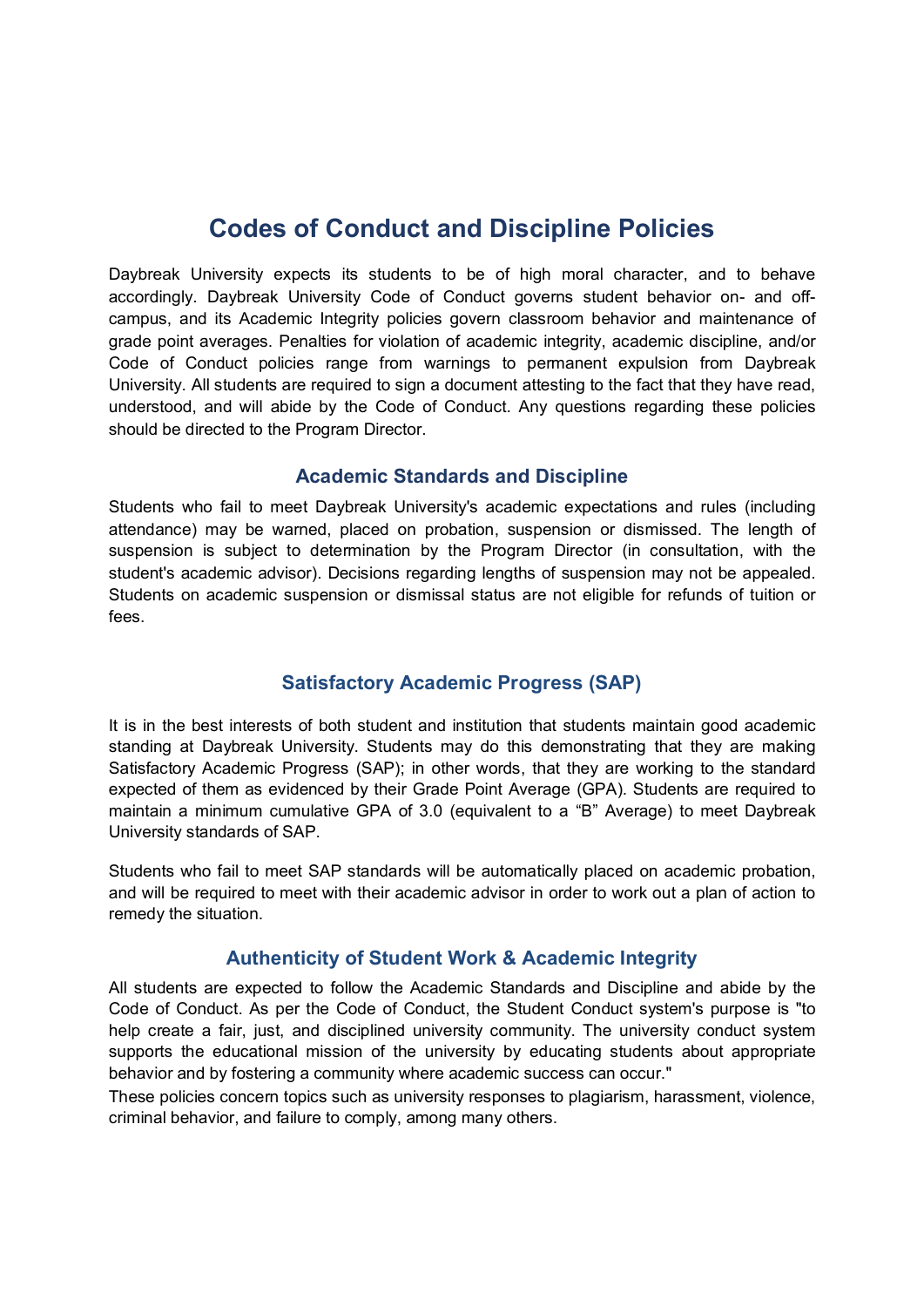All members of the Daybreak community are expected to be truthful in all their work. Failure to represent one's work truthfully undermines one's character and the integrity of our community. Students are responsible for knowing what constitutes dishonesty, plagiarism, collusion, and other in academic work.

**Dishonesty**: A student exhibits through lying, cheating, or deceiving. Its examples include copying from the examination papers of other students and submitting as one's own work papers obtained from another person or from the Internet.

**Plagiarism**: A student plagiarizes if he or she misrepresents another person's work as one's own, involving other persons' ideas, articles, books and other intellectual property without proper citation. It ranges from a failure to acknowledge one's indebtedness to another for an idea or ideas to using words or sentences from others' work without proper citation.

**Collusion**: A student colludes when he or she works without the permission of the instructor with another person or persons to produce work which is then presented as work completed independently by the student.

**Other**: A student commits an act of academic misconduct when he or she inhibits or prevents other people from legitimate learning or teaching.

Any member of the University who violates the academic integrity policy will be subject to discipline. Academic integrity is under the supervision of the faculty, acting through the Program Director.

## **Conduct on Campus**

### **Harassment**

All students, staff, and faculty members of Daybreak University should be able to work in an atmosphere free of discriminatory intimidation based on sex, race, color, age, national origin, disability, religion, or any other factor. Such intimidation is considered harassment, is a violation of the victim's civil rights, and is against Daybreak University policy. All such behavior is expressly forbidden and will not be tolerated by Daybreak University. Any member of the Daybreak University community who threatens, upsets, irritates, persecutes, or in any other way disturbs others; or who creates or attempts to create a hostile environment or the perception of a hostile environment on university premises is subject to disciplinary action under this policy, up to and including dismissal from the University. This includes physical threats, intimidation, teasing, bullying, etc. If you feel that you have been a victim of any kind of harassment, please report it to the Director of Student Services or another member of Daybreak University administration.

### **Sexual Harassment**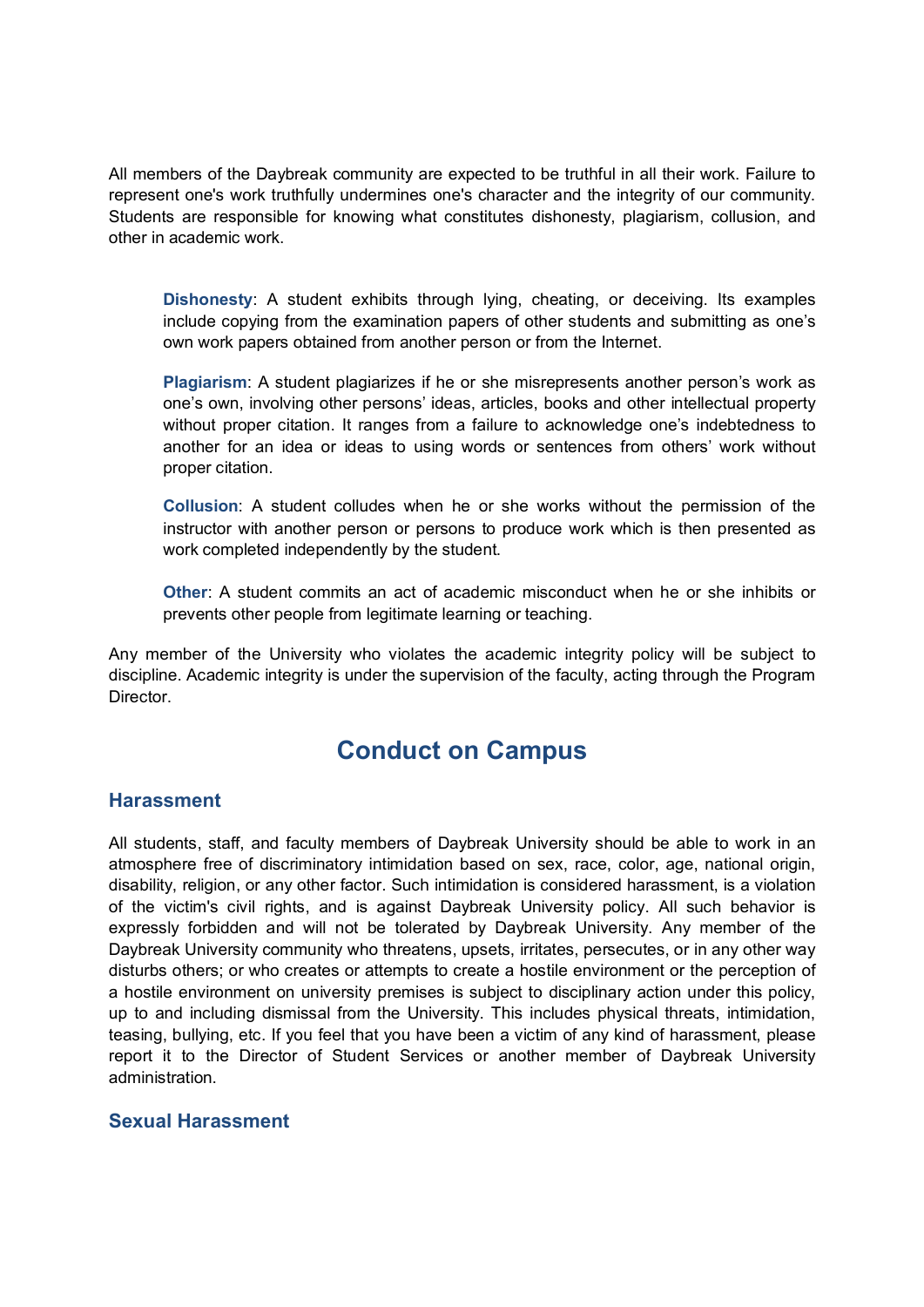Sexual harassment is a form of discrimination that violates Title VII of the Civil Rights Act of 1964. Sexual harassment of students, staff, or faculty members by any member of the University community is against university policies, and may be considered illegal in some cases. Sexual harassment includes any repeated or unwanted verbal or sexual advances, sexually-explicit derogatory remarks, or offensive statements made by someone in the workplace or university environment when

·Submission to the conduct is either explicitly or implicitly a condition of employment, grades, or good will;

·Submission to or rejection of the conduct is used as a basis for grading or relational decisions affecting any person; or

·The conduct has the purpose or effect of substantially interfering with student, staff, or faculty performance of duties, or of creating an intimidating hostile, or offensive work or learning environment.

The above are examples of behavior that constitutes sexual harassment, but other behavior of a sexual nature may be considered harassment as well. Sexual harassment on Daybreak University premises will not be tolerated under any circumstances, and will be severely punished, up to and including dismissal from the University and, if applicable, legal actions against the harasser. Anyone experiencing or observing sexual harassment as a described in any of the above categories should report the incident immediately to the Director of Student Services or another member of Daybreak University administration. For complete details regarding harassment of any sort and the disciplinary actions that may be taken, please refer to the Daybreak University Policies and Procedures Manual.

## **Diversity & Inclusion Policy**



Respect for diversity is embedded in the nature of the MFT Programs at Daybreak University, and the Programs are committed to acknowledging and discussing issues of diversity. We employ a definition of diversity that addresses specific social dimensions of diversity while also recognizing the interconnections among these dimensions.

**Our Program definition of diversity includes, but is not limited to, diversity in academic and professional background, race, age, gender, ethnicity, sexual orientation,**